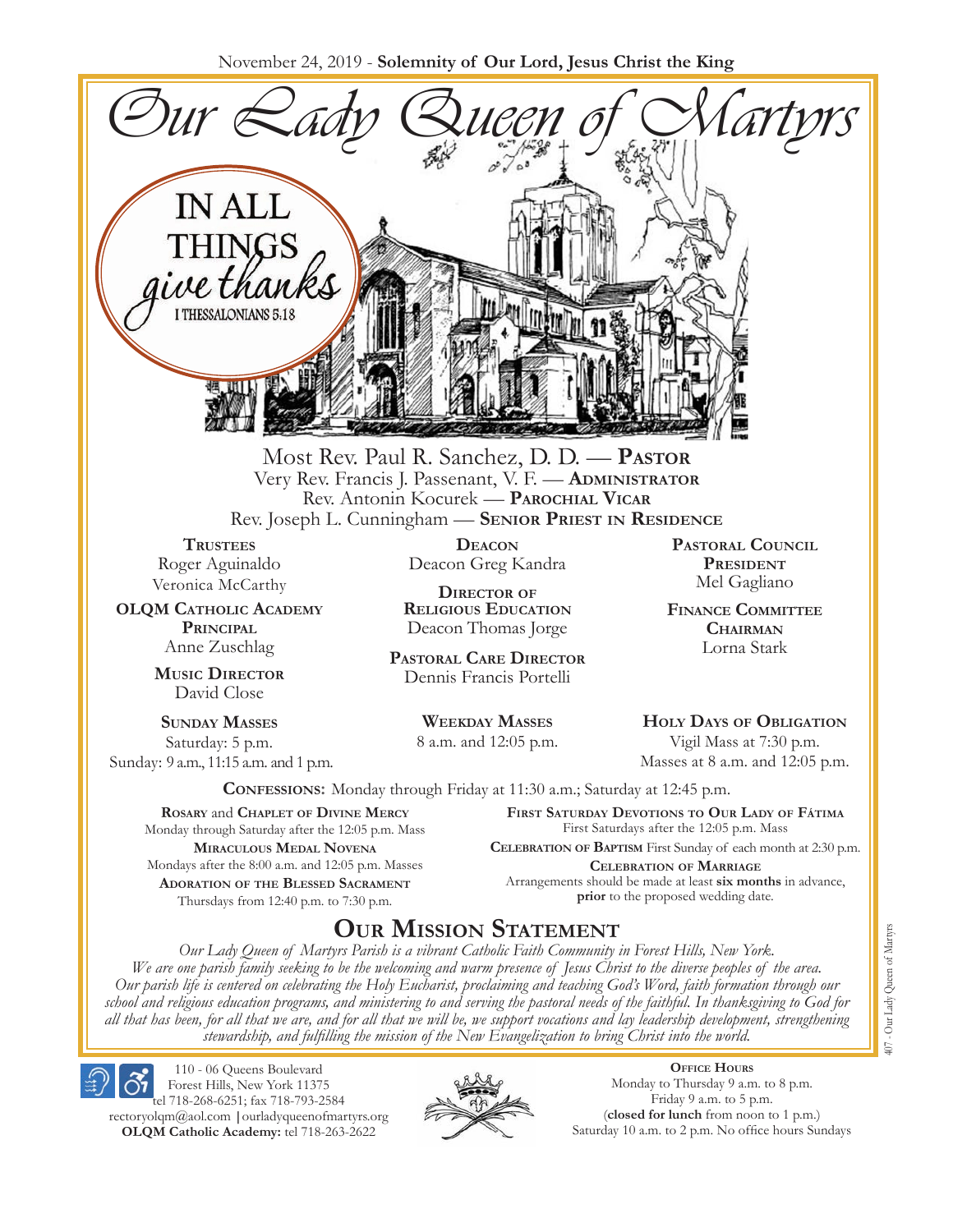## **Masses for the Week**

*Saturday, November 23* **Saint Clement I Saint Columban Blessed Miguel Agustin Pro 8 a.m.** Mark Gega **12:05 p.m***.* Albino and Florence Condino **5 p.m.** Richard Mohr [anniversary]

*Sunday, November 24* **9 a.m. Family Mass celebrated for the parishioners of Our Lady Queen of Martyrs**

*Children's Liturgy of the Word Monday, November 25* **Saint Catherine of Alexandria**

**8 a.m.** Zygmunt Wolk **12:05 p.m.** Giuliana Cavalli

*Tuesday, November 26* **8 a.m.** Deceased members of the Kelly family **12:05 p.m***.* Augusto Rivera, Sr.

> *Wednesday, November 27* **8 a.m.** Karen Ann Collo **12:05 p.m.** Rev. Daniel Weiscopf

*Thursday, November 28* **Thanksgiving Day** *Note special Mass time* **10 a.m. Thanksgiving Day Mass Food Collection for Deanery Pantries**

*Friday, November 29* **8 a.m.** Marie England **12:05 p.m***.* Norina M. Garofalo *Saturday, November 30* **Saint Andrew 8 a.m.** Souls in Purgatory **12:05 p.m***.* Giuseppina and Antonino Sciacca **5 p.m.** Rev. Daniel Weiscopf

## **Remember Our Sick**

Blanche Aeppli, Svetlana Abramova, Augusto F. Alvarez, Daniel Alvarez, Aldo Arcomano, Joseph and Mary Augustine, Michael Bekman, Alexander Berardino, Peter Berardino, Mark Bradley, Elba Camacho, Shana Clemente, Maria Comacho, Mary Ann Cornell, Irene Cucurella, Tracy Cuva, Joan Donnelly, Norman Doucette, Mary Evanisko, Baby Luka Dudashvili, Stephanie Feldman, Michael Flannery, Alice Fromer, Pat Gmerek, Cathie Greulich, Ann Harding, Sean Harrison, Robert Heyer, René Hojilla, Giles Houghton, Michael H. Jordan, Anncarol Macho, Carmen Leon Marin, Liz Maryon, Artur Mavashev, Louie Mavashev, Marina Mavashev, Anthony Mendola, Mariana Menoscal, Mark Myers, Veronica Nissan, Maria Ojeda, Richard O'Keeffe, Barbara Pacheco, Connie Panaralla, Clara Patoff, Grace Plank, Maureen Piatt, Nancy Piotrowski, Bonnie Post, Veronica Pulanski, Nicole Rappa, Scott Salbo, Dr. Anthony Sarro, Scaturro family, Frank Soriente, Steven Strumpf, Wong Wai Suet, John Taddeo, Chris Townley, Maria Viesta, Brittany Zaita—**and all parishioners currently in nursing homes, hospitals or confined to their homes**

## **Main Events of the Week**

*Sunday, November 24* **THANKSGIVING FOOD DRIVE AND GIVING TREE**

*Leave food bags in church vestibule or in front of the St. Joseph altar.* 

*Take a colorful gift tag from the Christmas tree today. Return your unwrapped gift next week or no later than December 8.* 

**10 a.m.,** *rectory (enter through glass door off 72nd Rd):* **Bible Study Group**

**2:30 p.m.,** *rectory:* **Baptism Instruction**

**4 p.m.,** *Our Lady of the Angelus, Rego Park:*  **INTERFAITH PRAYER SERVICE**

*Tuesday, November 26* **7:30 p.m.,** *choir loft:* **Choir Rehearsal**

*Wednesday, November 27* **3 p.m.,** *Queens Community House (108-25 62nd Drive):*  **Setup for Evening Food Pantry** 

**Religious Education Thanksgiving Recess**

**Classes resume December 4**

*Thursday, November 28* **HAPPY THANKSGIVING!**

**10 a.m. Mass. Bring canned food items to church with you! Church closes after Mass. Rectory closed. No Devotions**

> *Friday, November 29* **Rectory closed for Thanksgiving Holiday**

**7:30 p.m.,** *rectory (enter through glass door off 72nd Rd):* **Charismatic Prayer Group meeting**

*Rectory = main meeting room (lower level)*

**Please see the Deacon Greg's message about "A View from the Pew" on page 6.**

## **Remember Our Deceased**

Andres Acevedo Lucilia Melendez

#### **We pray for the men and women of our Armed Forces serving in the U.S. and abroad**

Eric Böhm, Sergio Borrero, Thaddeus Buenaventura, Ricardo Cantillo, Bobby DiTroia, Armando Fellin, Andrew Gonzalez, A. Jay James, William (Will) Klos, Michael Le Floch, Louis Mannino, Jean-Marc Moïse, Brian Quinn, Justin Pabse, Adam Rearick, Rodney Ross, McNeely Royal, Victoria Tissler-Bacca, Charles Torres, Jose J. Vaz, Mollie Rae Whitley, William Youssef, Phillip Whitley, Jeff Zabala. **Please pray for all who risk their lives for our safety, including police, fire, corrections and military personnel.**

407 - Our Lady Queen of Martyrs Our Lady Queen of Martyrs  $\overline{407}$  .

WELCOME! Sound-enhancing assistive listening device is available if you have trouble hearing during Mass. Please visit the sacristy for information. If a disability makes it difficult for you to fully participate at Mass or other activities of our parish, email our **Parish Advocate for Persons with Disabilities**, Karen Mongiello, at disabilities.olqm@gmail.com, to make your special needs known.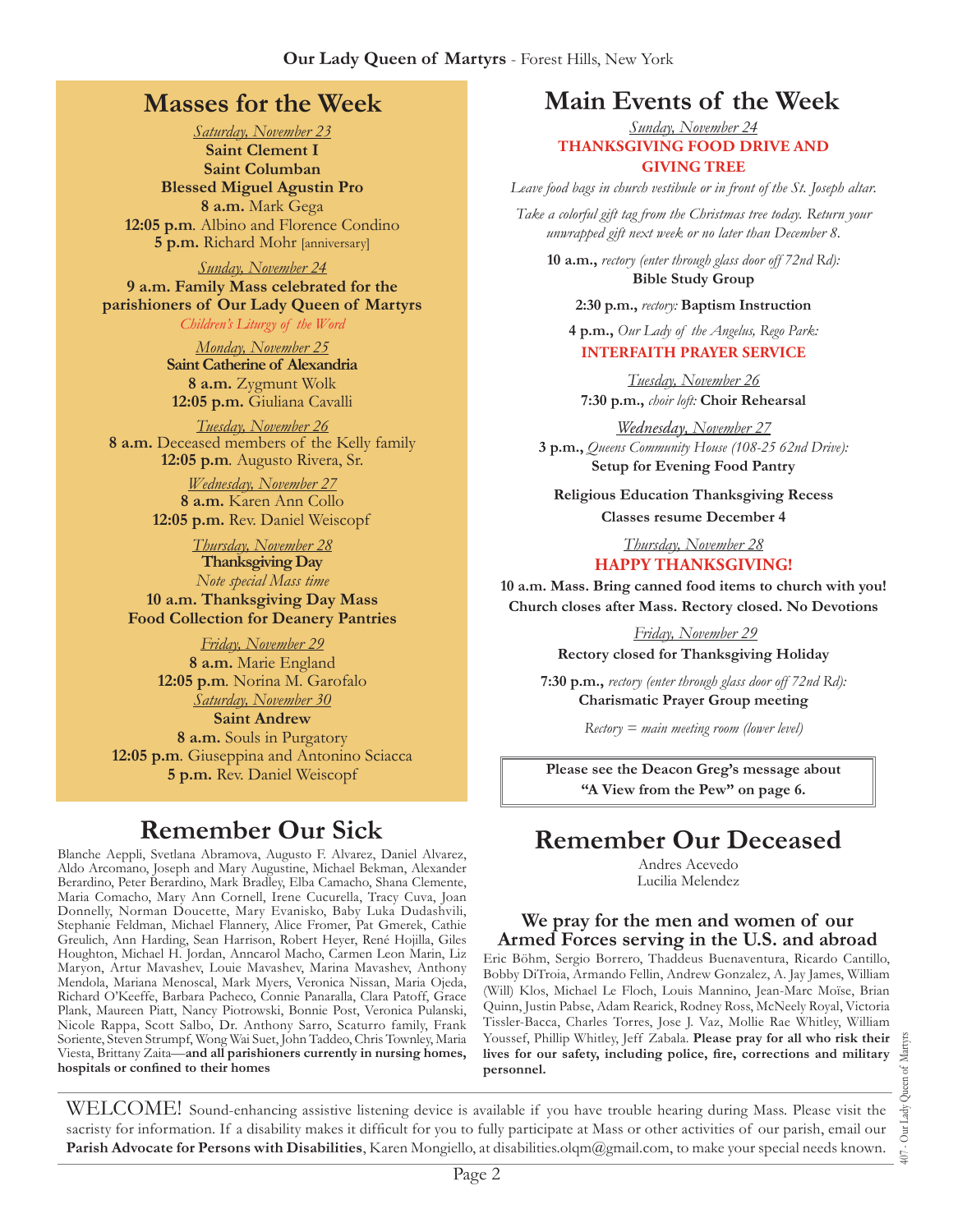## **Sunday Mass Assignments Order of Mass**

#### **Saturday, November 23** *5 p.m.*

*Celebrant:* Father Cunningham *Lectors:* John Doyle, Sandy Singh *Leader of Song:* Warren Harding *EMHCs:* Heather Munholland, Yorke Mizelle, Joseph Pollini

#### **Sunday, November 24**

*9 a.m.* 

*Celebrant:* Bishop Sanchez

*Confirmation Presentation Mass Lectors:* Regina Faighes, Lenny Rodin *Leader of Song:* Cheryl Warren Harding *Children's Liturgy of the Word:* Theresa Bryant *EMHCs:* Gerald Abes, Frank Schaefer,Gina Warshaw

#### *11:15 a.m.*

*Celebrant:* Father Passenant *Lectors:* Anita Das *Leader of Song:* Paula Rocheleau Hernández *EMHCs:* Jonathan Rodriguez, Joe Cardenas, Alicia Cardenas

### *1 p.m.*

*Celebrant:* Father Antonin *Lectors:* Al Smith, Noila Johnson

*Leader of Song:* Paula Rocheleau Hernández *EMHCs:* Beth Barretto, Eddy Eng, Ed Buhay

*Members of the Altar Server Society at all Sunday Masses*

**Thank you to all those who serve as ushers**





come together in peace and community at Thanksgiving.

**Christ the King Sunday**

*Cycle C—Choir Mass 11:15 a.m.* **Entrance** *Missal #725—*"At the Name of Jesus"

**Mass Parts:** Mass of St. Peter & St. Paul *(Schiavone)*

**First Reading:** *Missal pg. 235—*2 Samuel 5:1-3

**Responsorial Psalm**—Missal pg. 235

**Second Reading:** *Missal pg. 236—*Colossians 1:12-20

**Gospel** *Missal pgs. 236-237-—*Luke 23:35-43

**Homily**

**Offertory** "The Heavens Are Declaring" *(L. van Beethoven)—Choir Missal #732—*"Crown Him with Many Thorns"

> **Communion** "Psalm 150" *(C. Franck)—Choir*  Organ Meditation *Missal #338—*"Behold the Lamb"

**Closing Hymn** *Missal #733—*"To Jesus Christ, Our Sovereign King"

## **SACRED MUSIC SOCIETY SWEEPSTAKES DRAWING IS TODAY**

Sweepstakes tickets \$50/each; winner receives \$1,000. Choir members are in the vestibule selling tickets. Drawing is after 1 p.m. Mass. Also ask about tickets to the *Annual Christmas Concert, Sunday December 15 at 4 p.m*.

## **Second Collections**

›› Today's second collection is for the St. Vincent De Paul Society. There is also an envelope for the Catholic Campaign for Human Development to combat poverty and injustice.

›› Sunday, December 1, the second collection will be for the Christmas Flowers. There is also an envelope for winter fuel.

›› Please use the blue envelope at any time to contribute to the Parish Endowment Fund or, at our Parish Giving portal, select Blue Envelope from the pull-down menu. Read more at ourladyqueenofmartyrs.org/blue-envelope.

### **THANKSGIVING Canned Food Drive Today's Masses and again at the Thanksgiving Day Mass**

You CAN help! Thank you for your donations of canned and nonperishable food items. You can also bring items to

church on **November 28 for the 10 a.m. Thanksgiving Day Mass.** 

All food items donated will be sent to the food panties at our neighboring parishes.

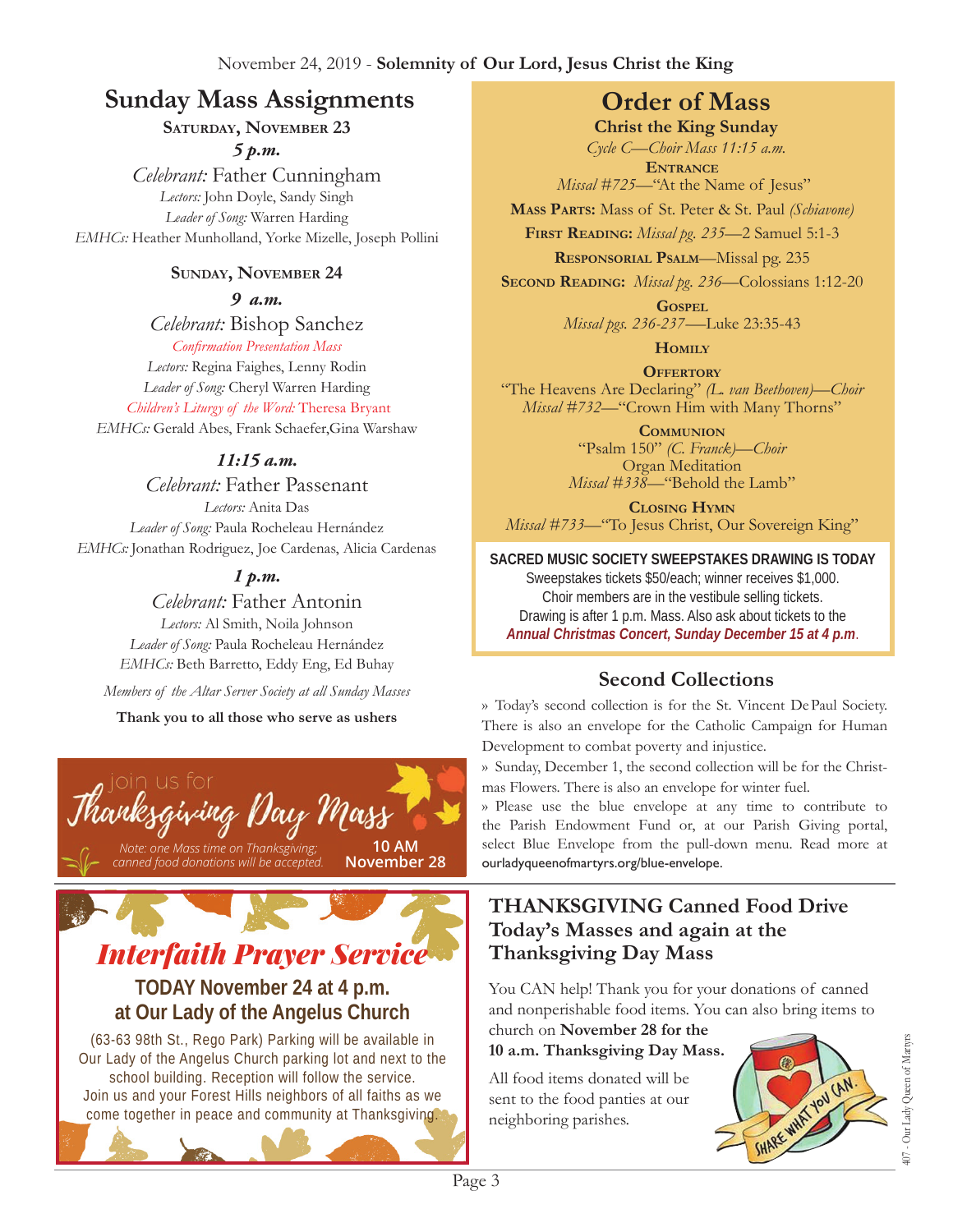# **Christmas Giving Tree November 23/24 to December 7/8**

Put the Giving Tree on your list of small acts of kindness this Advent and Christmas season. The tree is set up at the St. Joseph Altar now and through December 7/8. Participating is easy!

**(1) Take a colorful gift tag from the tree that indicates boy or girl and their age.** 

**(2) Purchase a thoughtful, brand-new and age-appropriate gift.** 

**(3) Return gifts, UNWRAPPED, to the tree with the original tag attached on the first or second Sundays of Advent**—**November 30/December 1 or December 7/8.** 

*What if there are no tags left on the tree?* That's OK. You can still bring an unwrapped gift. Extra gifts are greatly appreciated for school-age children, preteens, or teens.

*Can I drop off my gift at the rectory?* It is easiest to leave all unwrapped gifts under the tree in church by the 1 p.m. Mass on Sunday, December 8th. You may drop off unwrapped gifts at the rectory no later than Monday, December 9th so that Catholic Charities can collect them, wrap them, and distribute them in time for Christmas.

*Are gift cards appropriate?* Yes. Teenagers 13-18 may like a gift card that allows them to to purchase what they need. (Please do not give any partially used gift cards.)

**Thank you to the Single Adults Group for helping organize this year's appeal!**

#### **Bereavement Support during the Holidays**

For many, the holidays are a season of fun and good cheer, but it can be a difficult time full of sadness for those experiencing the hurt of losing a loved one. Our bereavement support group offers help and healing. We will meet Mondays **December 2 & December 16** from 7–9 p.m. in the rectory basement meeting room. (Previously announced December 9 meeting is canceled.) If joining for the first time, please RSVP. Call the rectory (718-268-6251) or email group facilitator and Commissioned Lay Pastoral Leader Yorke Mizelle at ymizelle@gmail.com.

**BY EMAIL** Rectory Office: **rectoryolqm@aol.com**

Pastor's Office: pastorolqm@aol.com

Administrator's Office: admn.olqm@yahoo.com

Bulletin Subjects: olqmcomm@aol.com

OLQM Catholic Academy info@olqmca.org

Pastoral Care Office: dfport@gmail.com

Religious Education Office: olqmreled@gmail.com

RCIA Office: olqmrcia@gmail.com

Deacon Greg Kandra: dcngreg@gmail.com

Disabilities Advocate: disabilities.olqm@gmail.com

## **Contact Us**

**BY TELEPHONE** Rectory Office: **718-268-6251**

**Emergency** (last rites) 718-810-9788 (*after office hours)* OLQM Catholic Academy: 718-263-2622

Religious Education Office: 718-263-0907

RCIA Office: 718-268-6251, ext. 27

OLQM Charity Outreach: 718-268-6251, ext. 43

**ONLINE** Website: www.ourladyqueenofmartyrs.org

Facebook, Twitter and Instagram: @OLQMChurch

OLQM Catholic Academy: www.olqmca.org

The church will close at 1 p.m. on Thursday, December 5th for cleaning to prepare for Christmas.

Make your arrangements for Christmas Memorial Wreaths. Deadline is December 9th. Use the order form in today's bulletin.

NOTE: Sometimes late changes to schedules happen after our bulletin is printed on Tuesday. Thank you for understanding.

#### **KEEP UP YOUR INCREASED SUPPORT**

| <b>Weekly Collections</b>                                                               | November 17 |
|-----------------------------------------------------------------------------------------|-------------|
| Candle Offerings                                                                        | 1,744.00    |
| 1st Collection                                                                          | 10,474.00   |
| 2nd Collection (Pastoral Care)                                                          | 2,049.50    |
| Christmas Music & Liturgy                                                               | 2,208.50    |
| Online Parish Giving                                                                    | 1,395.00    |
| Mail In                                                                                 | 350.00      |
| <b>TOTAL</b>                                                                            | 18,221.00   |
| Weekly Income Needs*                                                                    | 21,250.00   |
| Surplus/(Deficit)                                                                       | (3,029.00)  |
| *Amount needed weekly to meet church expenses. Figures unaudited. Totals do not reflect |             |

*other income sources. Our goal is to cover parish expenses through higher first collections to ensure a fiscally sound position, without having to depend on less reliable income streams*.

#### **Special Collection**

Mother Cabrini Statue (Catholic Foundation) 4,000.00 *Note: Special collections taken throughout the year do not accrue to our parish and are not included in the weekly collection total.*

> Please remember the Roman Catholic Church of Our Lady Queen of Martyrs in your will and estate planning. Contact Bishop Sanchez or Father Passenant at 718-268-6251.

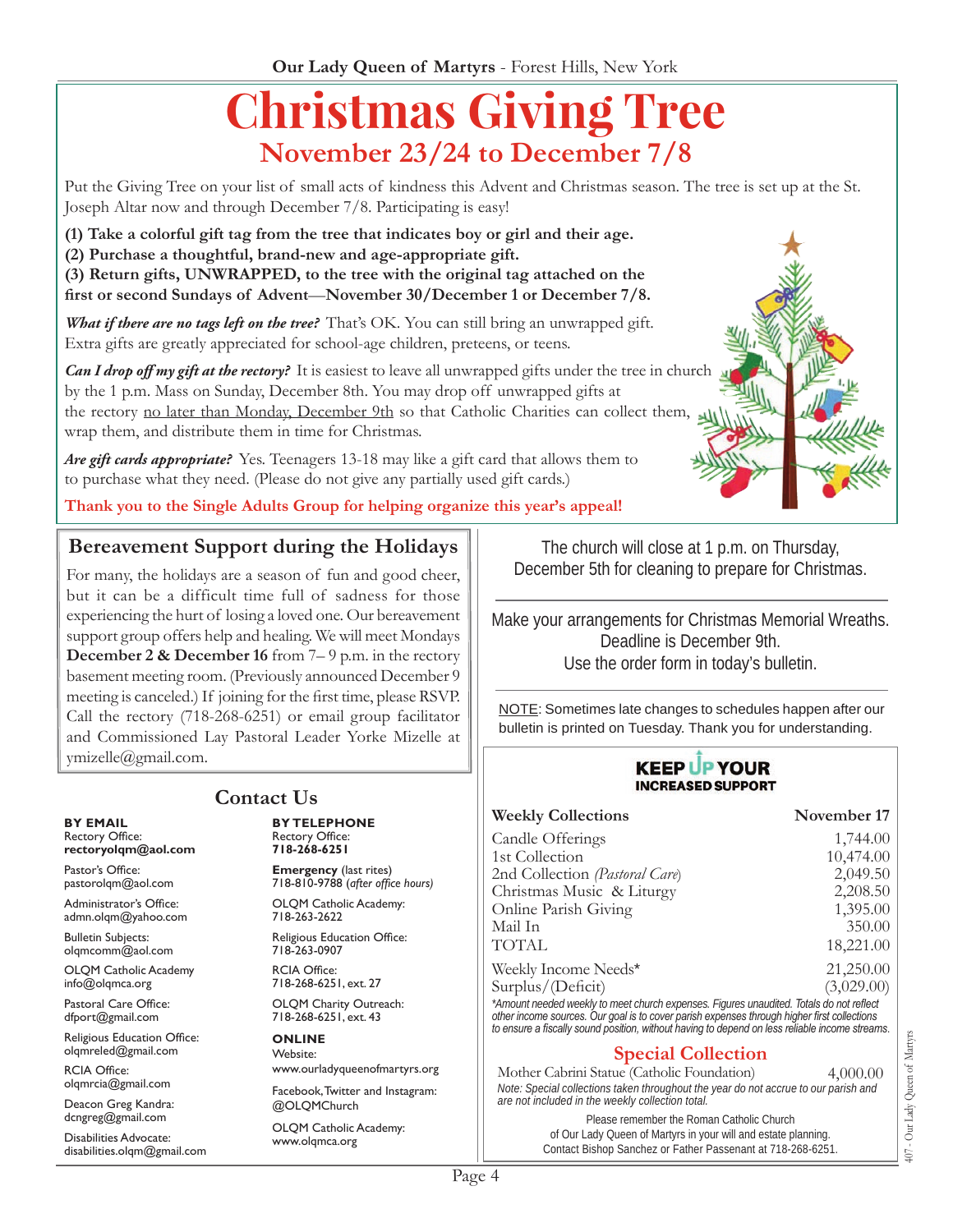# **Message from Bishop Sanchez**

**On the Ad Limina Visit**

n November 7, I had the privilege of joining the Roman Catholic Bishops of New York State in their traditional "ad limina apostolorum" (to the threshold of the apostles) visit to Rome. The visit had two purposes: (1) to venerate the tombs of the Holy Apostles, Saints Peter and Paul, and (2) to meet with the Successor of Peter, the Bishop of Rome, Pope Francis.

During the week, we had meetings with almost all the Vatican offices. Among them were meetings with members of the Congregations for the Doctrine of the Faith, for the Clergy, for Bishops, for Divine Worship, and for the Protection of Minors. We also met with the Cardinal Secretary of State Cardinal Pietro Parolin. Each meeting was an opportunity to share ideas and concerns from our American perspective and learn from their worldwide view.

On November 15, I gathered with the other NY State Bishops in the Papal library to have an audience with Pope Francis. The Holy Father greeted each one of us and dialogued with us for over one hour. He was engaging, informative, and humble. His stamina never ceases to amaze me. Following our audience, Pope Francis was to meet with a Grand Imam and



**Above**—**Pope Francis greeting Bishop Sanchez. Below**—**The bishops preparing for their meetings and discussions with the Vatican congregations; Bishops Octavio Cisneros, Guy Sansaricq, and Paul Sanchez of our diocese and Bishop Emeritus Robert Cunningham of the Diocese of Syracuse.**





then with a group of lawyers. Later that same day, he went to visit the poor in the piazza outside St. Peter's. Among the topics that the Bishops discussed with Pope Francis were immigration, Catholic education, and care for the victims of abuse. Pope Francis stressed the need for us to be close to the Lord in prayer and close to one another in mutual support.

Our ad limina visit concluded with a concelebrated Mass in the Basilica of St. John Lateran on November 15.

Between meetings I also had the opportunity to revisit the excavations under St. Peter's Basilica, which sits on Vatican Hill. Christian belief was always that Peter was crucified and buried on that spot. Recent archaeological testing has since concluded that the bones discovered there are indeed those of St. Peter. (I recommend you read *The Tomb of St. Peter*, written by Italian archaeologist Margherita Guarducci.)

Be assured that I offered your prayers and intentions at all the Masses and celebrations of the Eucharist during those special days in Rome. I continue to be grateful for your prayers for me and for my fellow priests and for all who minister here at OLQM. God bless you all! — Bishop Paul Sanchez

**THE CATHOLIC CAMPAIGN FOR HUMAN DEVELOPMENT:** More than 46 million people in the United States live in poverty today. That's staggering. Today our special collection will support CCHD programs that empower people to identify and address obstacles as they work to make permanent and positive changes in our communities. To the extent possible, please be generous. Learn more about this campaign and its work, inspired by the Gospel, at www.usccb.org/cchd/collection.